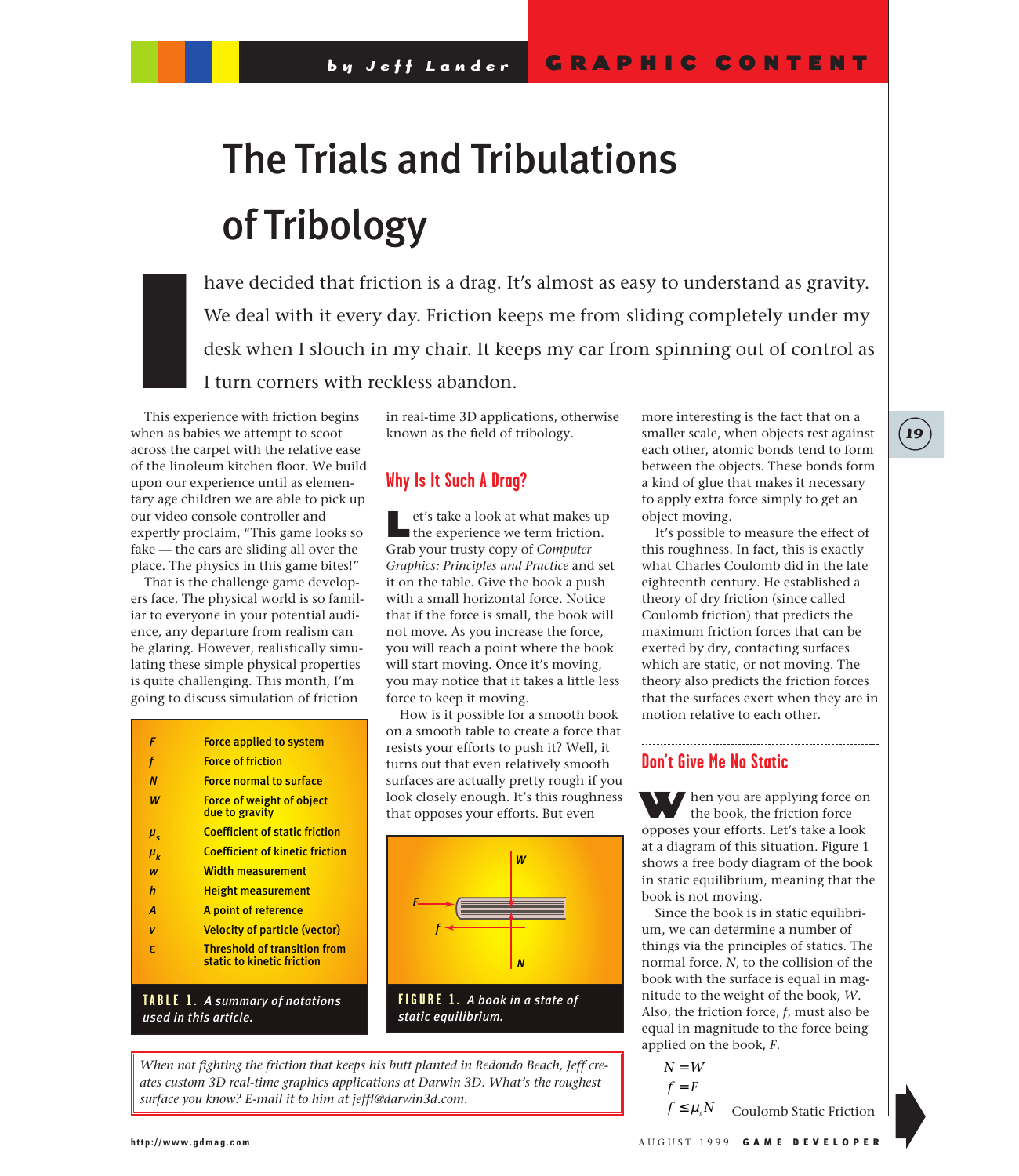# GRAPHIC CONTENT

The Coulomb static friction model states that the magnitude of the friction force is less than or equal to the normal force, *N*, multiplied by a constant coefficient of static friction, µ*<sup>s</sup>* . This coefficient describes the degree of smoothness between the two surfaces and generally depends on the material composition of the contacting objects. This value typically varies from 0 (which would be a perfectly smooth, frictionless surface) to 1 (for a very rough surface). Some examples of coefficients of static friction can be seen in Table 2.

There are some circumstances where  $\mu$ <sub>s</sub> can actually be greater than 1. Drag racing tires, for example, are designed to be sticky so that the friction force they exert is greater then the normal force exerted by the road.

When the force you are applying on the book causes the book to be on the verge of sliding, the friction force that opposes your efforts is its maximum. At this point, slip is said to be impending. Through statics you can calculate the magnitude of the force necessary to cause this slip.

$$
F=\mu_s N
$$

Coulomb static friction model

 $f = F$ 

Objects are in static equilibrium

 $F = u \, N$ 

The maximum *F* before a slip occurs Therefore, the maximum force that can be applied on the book before it begins to slip is  $\mu_{_S}\!N$ . What is interesting, and complicated, about static friction is the fact that the friction force increases to equal the applied force until this threshold has been reached.

### **What Happens Then?**

Once the applied force is greater<br>than the slip threshold, the object starts moving. We now leave the world of statics and enter the world of dynamics. It's actually very similar to static friction. The magnitude of the friction force between two dry contacting surfaces that are sliding relative to each other is

 $f = \mu_k N$ 

| <b>Material</b>           | <b>Coefficient of</b><br><b>Static Friction</b> |
|---------------------------|-------------------------------------------------|
| Metal on Metal            | $0.15 - 0.20$                                   |
| Wood on Wood              | $0.25 - 0.50$                                   |
| <b>Metal on Wood</b>      | $0.20 - 0.60$                                   |
| <b>Rubber on Concrete</b> | $0.60 - 0.90$                                   |
| <b>Metal on Stone</b>     | $0.30 - 0.70$                                   |

#### **TABLE 2.** *Some coefficients of static friction.*

where  $\mu_k$  is the coefficient of kinetic friction. This force resists the motion of the two bodies. Its direction is opposite the vector of relative velocity between the objects. In general, the value of  $\mu_k$  is smaller than  $\mu_{\text{s}}$ . However, this does not always have to be the case.

That covers the Coulomb dry friction model in both static and dynamic situations. By simply implementing these two methods, you can create a world represented by interesting physical properties.

#### **How's This Good For Games?**

A n obvious application of the Coulomb dry friction model is for travel over surfaces. You may have a game that requires a character to travel over various types of terrain. By specifying different coefficients of friction for different types of terrain (asphalt, grass, ice, and so on), you can simulate movement over this terrain in a realistic, and even more importantly, a physically consistent manner.

Many games simulate friction simply by reducing the velocity by a percentage based on the surface type. This may seem at first to be the same thing as the dry friction model described above. However, it differs from it in many critical ways. By adjusting the velocity directly, you eliminate the side effects of applying the friction as a force. These side effects are what make objects in the physical simulation behave the way players expect them to behave. These small breakdowns in the simulation make it glaringly apparent that the world is fake. Perhaps an example would help here.



*as it verges on tipping over.* 

## **The Adventures of Sara Craft**

Say I'm creating an adventure game starring a beautiful woman named Sara running around a dangerous, mystical temple in a stunning cocktail dress. To escape from the temple, Sara must manipulate a series of wooden boxes to activate various switches embedded in the floor. (Don't blame me, my producer came up with the concept.)

Sara pushes the boxes around by applying a horizontal force to the objects. If I do not consider friction at all, then once the boxes are sliding they will slide all around the room, bouncing off the walls forever. Clearly something needs to be done. So, I simply reduce the velocity of the object as it slides around. This can be made to look pretty good. However, there is still a problem.

If you have ever pushed a box really hard, particularly if your point of contact is near the top of the box, the box will sometimes tip over before it starts sliding. In fact, if you throw a box across the room, once it hits the floor it will tumble all over the place instead of simply sliding to a halt. People are used to these facts. They live with them every day. If your world does not address these behaviors, it will not feel right.

But why does the box tip over? Well, guess what, it is all about friction. Take a look at the box in Figure 2. Sara will be applying a force, *F*, to the box *h* units above the ground. What I'm looking for is a state for the system where the box is about to tip over at point *A*. I can apply the principles of statics to solve this problem. (If you are not familiar with statics, check out the For Futher Info at the end of this column.) For an object to be in static equi-

**20**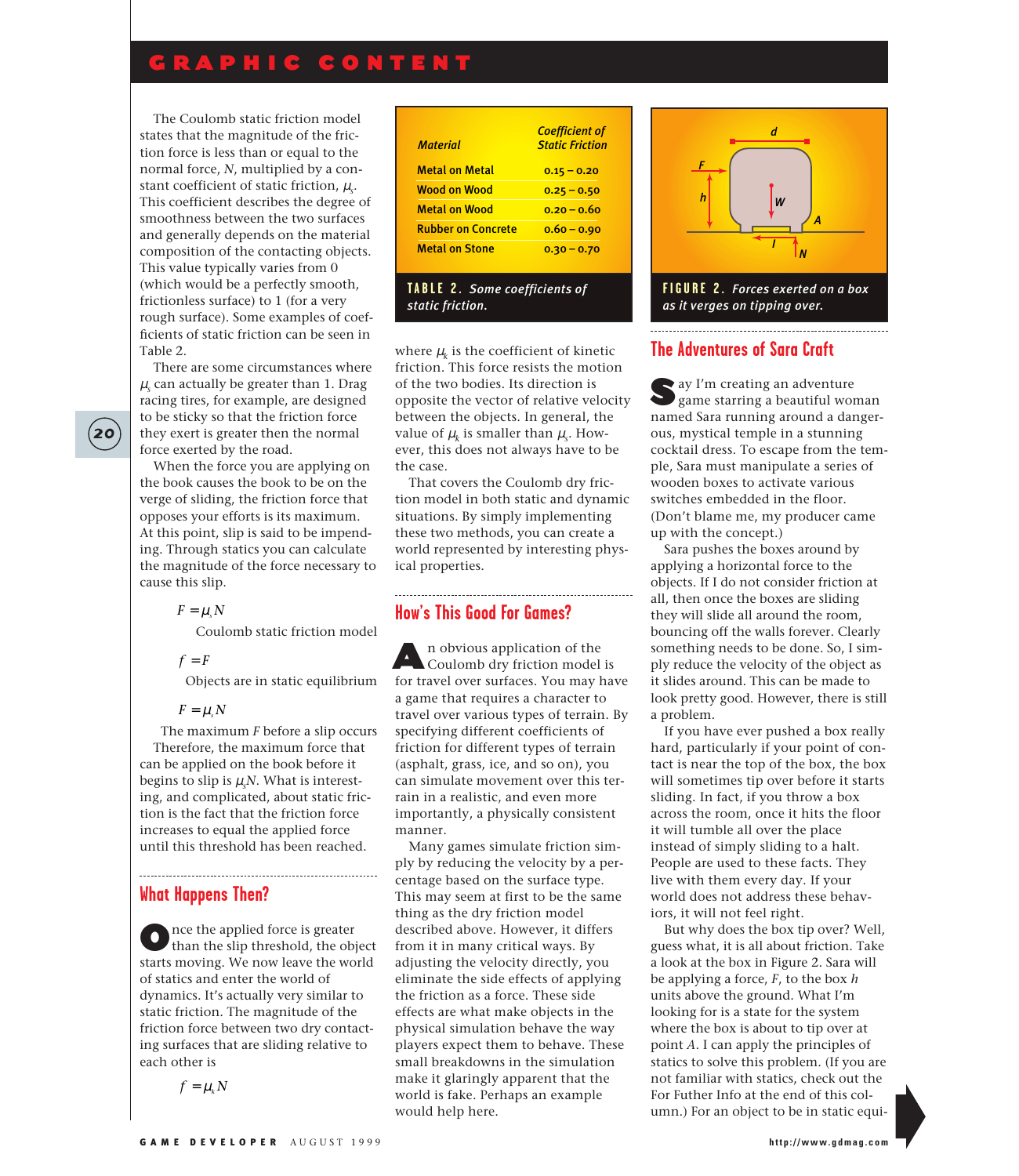# GRAPHIC CONTENT



**22 FIGURE 3.** *You can control how much force Sara must exert on the box before it moves.* 

librium, the sum of all forces and the sum of all moments in the body must equal zero.

When the box is about to tip over, there is only a reaction to the ground at point *A*. The support on the other side has no reaction to the ground. Therefore, we can state the equilibrium equations. Let me start with the sum of forces.

$$
\sum F_x = F - f = 0 \qquad F = f
$$
  

$$
\sum F_y = W - N = 0 \qquad W = N
$$

The sum of horizontal forces consists only of *F* and *f*, and they directly oppose each other. In the vertical direction, the weight *W* and normal force *N* are also equal and opposite. The sum of moments however, is a bit more complicated. You may remember from physics that the moment of a force about a point *P* is

$$
M_{P}=DF
$$

where *D* is the perpendicular distance from the point *P* to the line of action of the force *F*. Forces are sliding vectors, meaning that they act equally along their entire line of action. Let's look back at the drawing in Figure 2. When the object is about to tip over, it makes sense to look at the sum of moments about the point *A*. There are two moments being applied about point *A*. The force Sara is applying, *F*, and the force of the weight of the object, *W*.

$$
M_{_{AF}} = hF
$$
  
\n
$$
M_{_{AW}} = (d/2)W
$$
  
\n
$$
\sum M_{_A} = hF - (0.5d)W = 0
$$

At the point of equilibrium where the box is about to slip,

$$
f = \mu_s N = \mu_s W
$$
  
So, I can substitute leaving  

$$
\sum M_A = h(\mu_s W) - (0.5d)W = 0
$$
  $h = (0.5d) / \mu_s$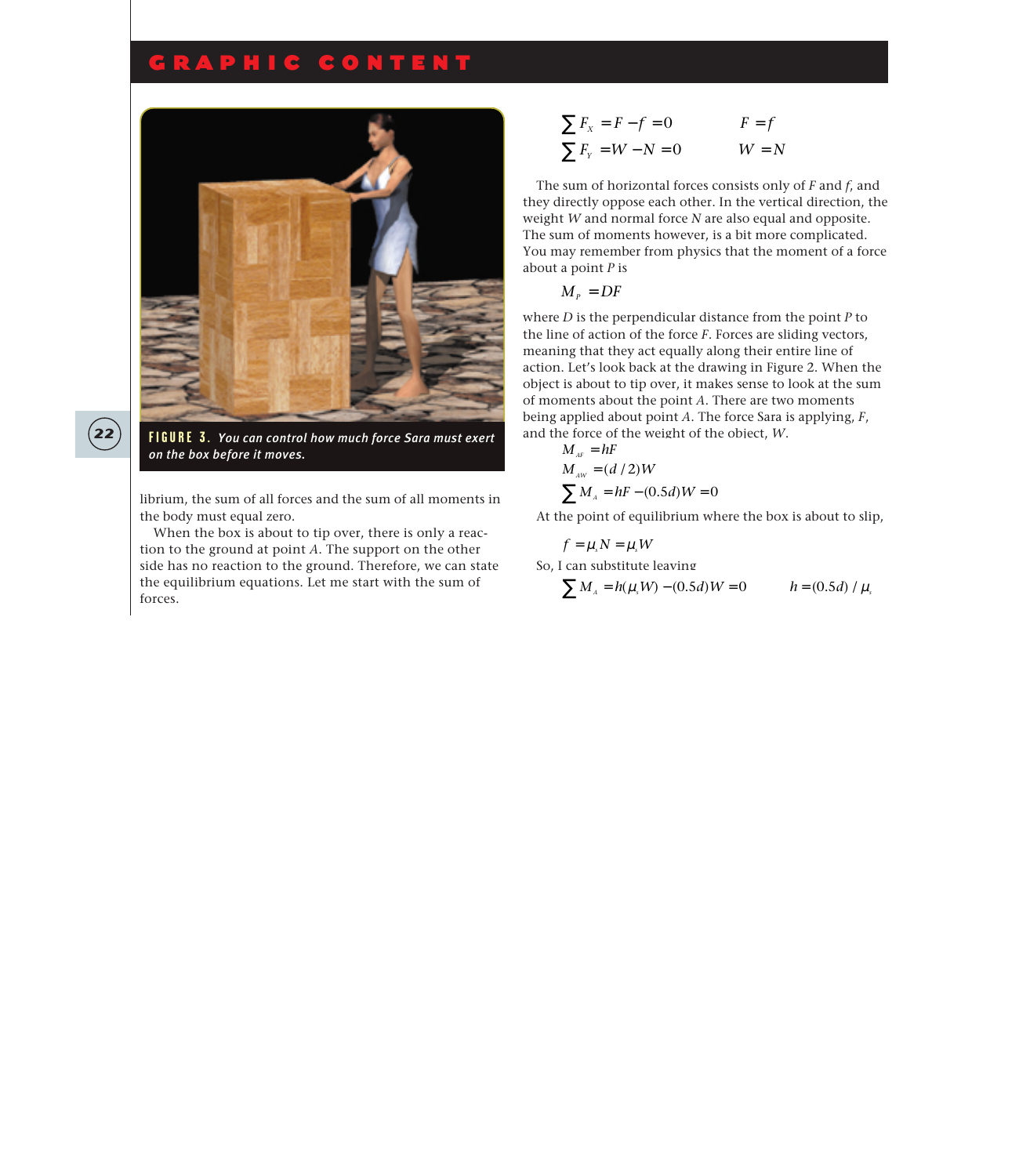If Sara applies the force  $(0.5d)/\mu_s$  units high or higher, the box is going to tip over before it starts sliding. What's even more interesting is the fact that the equation above states that the value for *h* is not dependent on anything other than the dimensions of the box and the coefficient of static friction. The magnitude of the force *F* does not matter at all. It may seem that if Sara pushes harder, the box would be more likely to tip. Statics proves that this is not the case.

## **How Do I Use This Knowledge?**

I am convinced. I want to have boxes that tip over if you push them too high. That seems like something cool to have in my game. But how does I go about accomplishing this task?

I have been building up the piece I need. If you look back to my March and April 1999 columns ("Collision Response: Bouncy, Trouncy, Fun," and "Lone Game Developer Battles Physics Simulator"), I have a soft body dynamics package that models the forces and handles collision with surfaces. I will first handle the kinetic friction problem.

As I described above, the magnitude of the kinetic friction force is

$$
f=\mu_k N
$$

and the direction of the force is determined by looking at the current particle velocity. In my simulation, if the veloci-



**FIGURE 4.** *Sara successfully overcomes the forces of* **23** *static friction.* 

ty of a point is greater than a certain threshold,  $\varepsilon$ , I determine that I need to use static friction for all contacting points. Listing 1 shows the code for calculating and adding in the force of friction.

The only change I really had to make to the structure of the program was to a storage space for the contact normal for contacting particles.